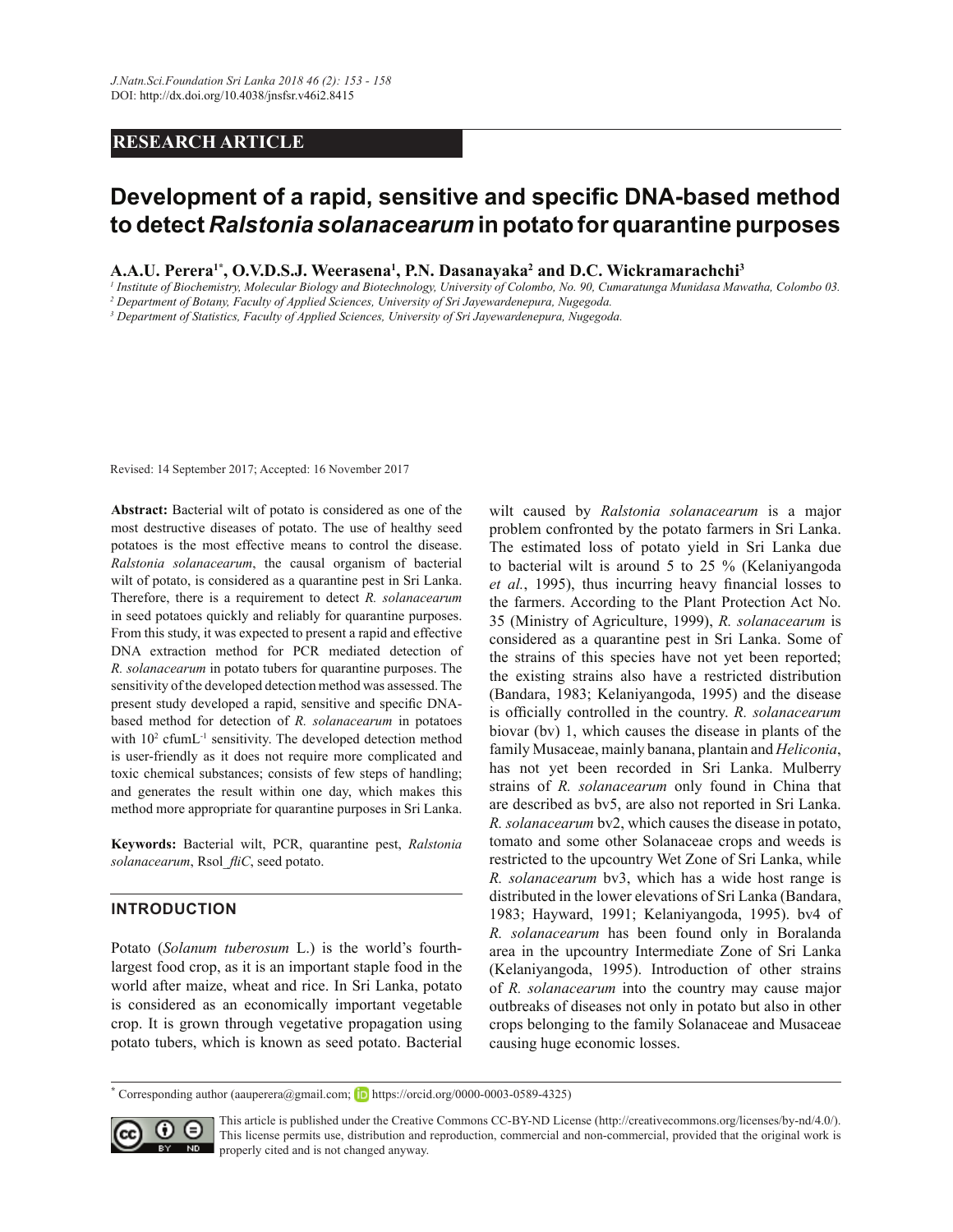Since *R. solanacearum* is soil borne and has a wide host range, it is challenging to manage the disease. Use of healthy seed potatoes is one of the most effective means to control the disease (Hayward, 1991). Although the pathogen is present in the soil, use of disease-free seed potatoes can significantly reduce disease incidence and allow growers to harvest a profitable crop (Champoiseau *et al.*, 2009). Seed potato tubers should be obtained from disease-free crops.

Seed potato tubers are stored at low temperature ranges between 2 to 4  $\degree$ C to maintain the correct physiological age until they are used for cultivation (Gamage et al., 2015). As a result, the loss of culturability while maintaining viability, a state known as the 'viablebut-not-culturable' (VBNC) state of R. solanacearum is achieved under low temperatures (Grey  $& \text{Steck}, 2001$ ), and it may complicate culture-based diagnosis (van Elsas *et al.*, 2001). Indirect enzyme-linked immunosorbent assay (indirect ELISA) (Robinson-Smith *et al.* Caruso et al., 2002), immunofluorescent antibody staining (IFAS) (Janse, 1988) and immunofluorescent colony staining (IFCS) (Elphinstone et al., 1996) are some of the immunodiagnostic assays that use species-specific antibodies to detect R. solanacearum. Commercially available immunostrips (Agdia, CSL Pocket Diagnostics) can be used for rapid detection of the pathogen in the field or laboratory. However, the sensitivity of immunodiagnostic assays is limited to  $10^4$ to 10<sup>6</sup> cfumL<sup>-1</sup> (Elphinstone *et al.*, 1996; Pradhanang *et al.*, 2000). Further, no universal monoclonal antibodies for *R. solanacearum* are available and hence several bacterial species can show cross reactions with the antisera giving false positive results (Llop *et al.*, 1999). Therefore, these techniques are not completely reliable. Fluorescent *in situ* hybridisation (FISH) (Wullings et al., 1998) utilises two probes constructed based on the 23S rRNA region to detect bacteria in environmental samples. The main limitation of this method is that the probes are not specific for *R. solanacearum* because the probes have been designed for the bacterium as well as for two other closely related bacterial species. Loop-mediated isothermal amplification (LAMP) is another DNA based method to achieve gene replication without requiring denaturation of the template DNA. Although the method is rapid and *R. solanacearum* specific, the sensitivity of LAMP is limited to  $10^4$  to  $10^6$  cfumL<sup>-1</sup> (Kubota *et al.*, 2008).

Polymerase chain reaction (PCR) based techniques are rapid, more sensitive and specific compared to immunodiagnostic methods and can be used for the detection of ultra-low populations of R. solanacearum in asymptomatic or latently infected potato tubers. Theoretically, PCR is able to detect as few as a single copy of target DNA. Due to the presence of polysaccharides and phenolic compounds in potato tuber extracts which act as inhibitors of *Taq* DNA polymerase in PCR (Grover *et al.*, 2012), it is essential to isolate good quality bacterial DNA from potato tubers. In the detection of pathogens routinely for quarantine purposes, the DNA extraction method should be easy to handle with a few steps without complicated and toxic chemical substances; rapid; and should give sufficient amount of DNA without inhibitory substances of PCR.

The present study was focused on the development of a rapid and effective DNA extraction method for PCR mediated detection of *R. solanacearum* in potato tubers for quarantine purposes. Furthermore, the sensitivity of the developed detection method was assessed.

# **METHODOLOGY**

# **Sample collection**

Samples were collected from 3 potato-growing regions of the Badulla District in Sri Lanka: Bandarawela, Boralanda and Welimada. Wilted potato plants with symptoms were uprooted and the bacterial wilt was confirmed by cutting the wilted plants from the lower end of the stem and dipping in water to observe bacterial streaming. Fourteen potato tuber samples of the infected plants were collected. The samples were preserved in sealed polythene bags, taken to the laboratory and stored at  $4^{\circ}$ C.

# Development of a method to extract bacterial DNA **from potato tubers**

The DNA extraction method, which was developed in this study was adapted from the CTAB based method described by Wilson (1997) that is used to extract DNA from pure bacterial cultures. The protocol was modified to extract bacterial DNA directly from potato tuber extracts, making the process simple and rapid.

Potato tubers were washed under running tap water to remove dirt and air-dried. The tubers were first cut longitudinally and cylindrical slices of 1 cm diameter and approximately 2 mm thickness were bored from the vascular region, where brown rot symptoms could be seen. Five surface sterilised tuber slices  $(\sim 0.5 \text{ g})$  from each tuber were cut into small pieces using a sterile scalpel and transferred into 1.5 mL microcentrifuge tubes. Lysis buffer  $[567 \mu L$  TE buffer (pH 8.0), 30  $\mu$ L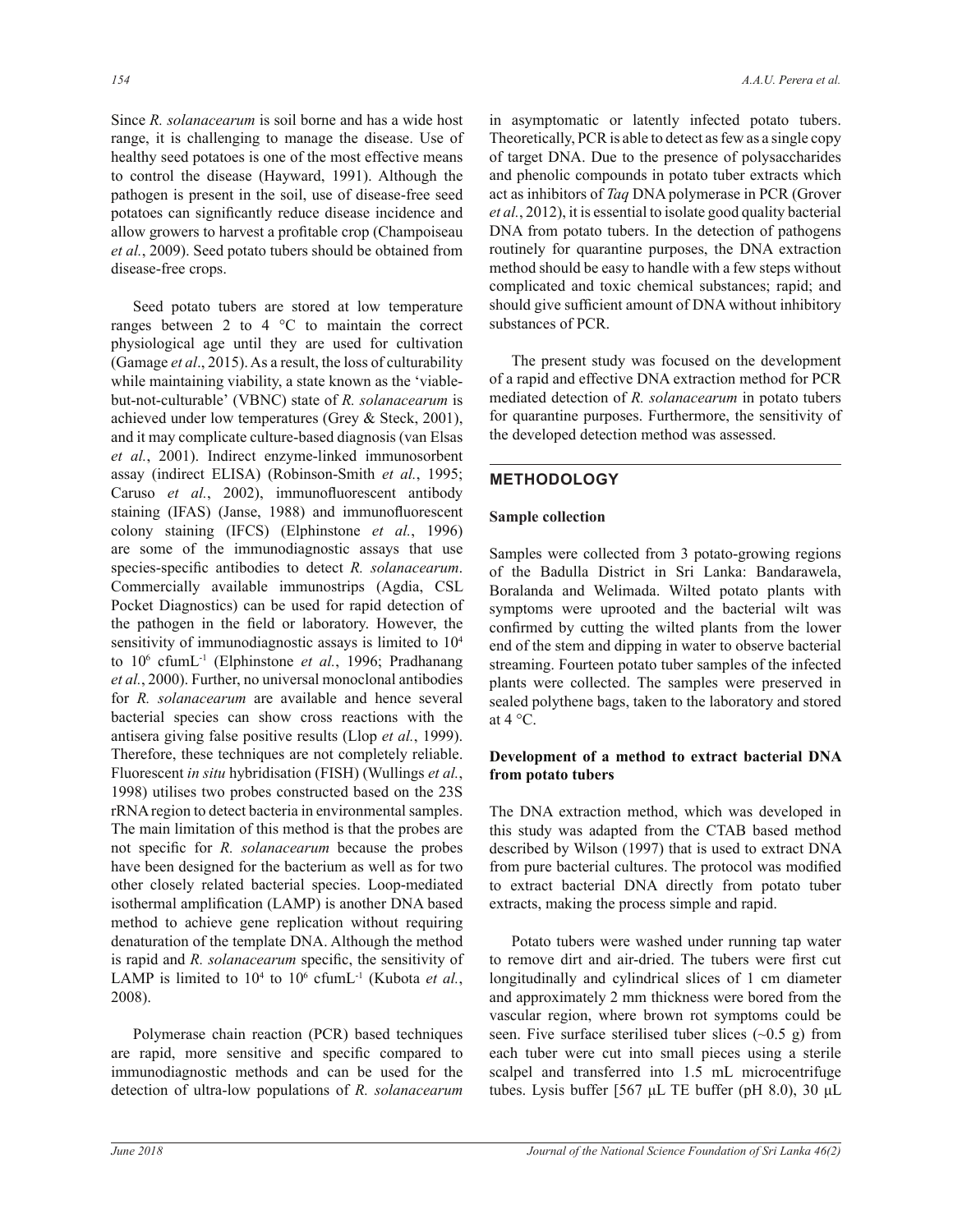10% SDS and 3 µL 20 mgmL<sup>-1</sup> proteinase K] was added, mixed by vortexing and incubated at 37  $^{\circ}$ C for 15 min. Thereafter, 100 µL of 5 M NaCl was added, mixed thoroughly and incubated at 65  $\degree$ C for 5 min. Then 80 µL of pre-heated CTAB/NaCl (10 % CTAB in 0.7 M NaCl) solution was added and incubated at 65 °C for another 10 min. Subsequently, 6 µL of 10 mgmL<sup>-1</sup> RNase A was added and incubated at 37  $^{\circ}$ C for 15 min. Then the tubes were cooled to room temperature for 5 min, 200  $\mu$ L of potassium acetate (60 mL 5 M potassium acetate, 11.5 mL glacial acetic acid and distilled water up to 100 mL) solution was added, mixed thoroughly by inverting the tubes for 5 min and centrifuged at  $13500$  rpm for 10 min. The supernatant of each sample was transferred into fresh 1.5 mL microcentrifuge tubes, 600  $\mu$ L of isopropanol was added and centrifuged at 13500 rpm for 5 min. The supernatant of each sample was decanted carefully by leaving the DNA pellet at the bottom of the tubes. The pellet was washed with  $600 \mu L$  of 70 % ethanol and the tubes were centrifuged at 13500 rpm for 1 min. The supernatant was decanted and the pellet was air-dried for 15 min by keeping the tubes inverted on a tissue paper. The pellet of each sample was dissolved in 50 µL of TE buffer (pH 8.0) and DNA samples were stored at -20  $^{\circ}$ C.

#### **PCR** with Rsol *fliC* primers

*R. solanacearum*-specific primers, Rsol *fliC* (forward-5' GAACGCCAACGGTGCGAACT 3' and reverse- 5' GGCGGCCTTCAGGGAGGTC 3') (Schonfeld et al.,  $2003$ ), were used to amplify  $400$  bp amplicon from the *fliC* gene coding for the flagella subunit protein flagellin. PCR was performed in 25 µL reaction mixtures containing  $1 \times PCR$  buffer, 3.5 mM  $MgCl_2$ , 0.2 mM dNTP mix,  $0.1 \mu M$  of each primer and  $2 U$  of Taq DNA polymerase (Promega, USA) per reaction with 1 µL  $(\sim 0.5$  ng) of DNA extracted from 14 samples of potato tubers. Amplification was carried out in the thermal cycler (Veriti, Applied Biosystems, USA) programmed for the initial denaturation at 94  $^{\circ}$ C for 5 min, followed by 35 cycles of denaturation at 94  $\degree$ C for 30 s, annealing at 65 °C for 2 min, and extension at 72 °C for 1 min with a final extension at 72  $\degree$ C for 10 min. PCR products were electrophoresed in 1 % (w/v) agarose gel containing  $0.5 \mu$ gmL<sup>-1</sup> ethidium bromide at a constant voltage of 50 V for 90 min and visualised under UV light using the gel documentation system (Quantum ST4 1100/20M, Vilber Lourmat, France).

## Determination of the sensitivity of the developed **detection method using statistical analysis**

A 24 h old *R. solanacearum* reference culture (ATCC<sup>®</sup> BAA-1114<sup>™</sup>, American Type Culture Collection, USA) grown in triphenyl tetrazolium chloride (TTC) broth was diluted by 10 folds using sterile distilled water to prepare a serial dilution up to  $10^{-8}$ . Bacterial culture (100 µL) from each  $10^{-4}$  to  $10^{-8}$  dilution was transferred into three Petri plates and molten TTC agar medium was poured to prepare pour plates. The plates were incubated at 30  $^{\circ}$ C for 24 h. Plates containing colonies between 30 and 300 were considered for counting colonies using a digital colony counter (DC-3, Kayagaki, Japan). Colony forming units per  $mL$  (cfumL $^{-1}$ ) of original culture was calculated by multiplying the number of colonies on the medium by the dilution factor [colony forming units per mL (cfumL<sup>-1</sup>) = number of colonies  $\times$  dilution factor] (Bergey, 1994).

 The original *R. solanacearum* broth culture and its dilutions,  $10^{-2}$ ,  $10^{-4}$ ,  $10^{-6}$  and  $10^{-8}$  prepared above were used for artificial inoculation into healthy potato tuber tissues as described in Ozakman and Schaad (2003). Healthy potato tubers were purchased from the local market, washed under running tap water and air-dried. The skin of one potato tuber was removed at the heel end, a cylindrical shaped core tissue was taken using a cork borer and cut transversely into cylindrical slices of 1 cm diameter and approximately 2 mm thickness. Five slices  $(\sim 0.5 \text{ g})$  of potato tuber core tissue were cut into small pieces using a sterile scalpel and transferred into 1.5 mL microcentrifuge tubes labelled as  $10^0$ ,  $10^{-2}$ ,  $10^{-4}$ ,  $10^{-6}$ and 10-8. Exactly 1 mL of each dilution prepared above was transferred into the designated microcentrifuge tubes. Another 5 slices of potato tuber core tissue were cut into small pieces, transferred into another 1.5 mL microcentrifuge tube and 1 mL of sterile distilled water was added as the healthy control. The contents of the tubes were homogenised by vortexing and allowed to stand for 30 min. The tubes were centrifuged at 12500 rpm for 10 min and the supernatant was discarded. Ten replicates were done following the above procedure with 10 healthy potato tubers as described above.

Genomic DNA was extracted from artificially inoculated potato tuber tissues by following the developed DNA extraction method described above. PCRs were performed for extracted DNA with Rsol fliC primers and the PCR products were subjected to agarose gel electrophoresis to visualise as mentioned above.

If the specific amplicon was observed in agarose gel. it would be considered as R. solanacearum was detected by the developed DNA extraction method at the particular bacterial concentration (cfumL<sup>-1</sup>) and hence value '1' was given for those amplifications. Otherwise value '0' was given. The probability of detection of the bacterium at a particular bacterial concentration (cfum $L^{-1}$ ) was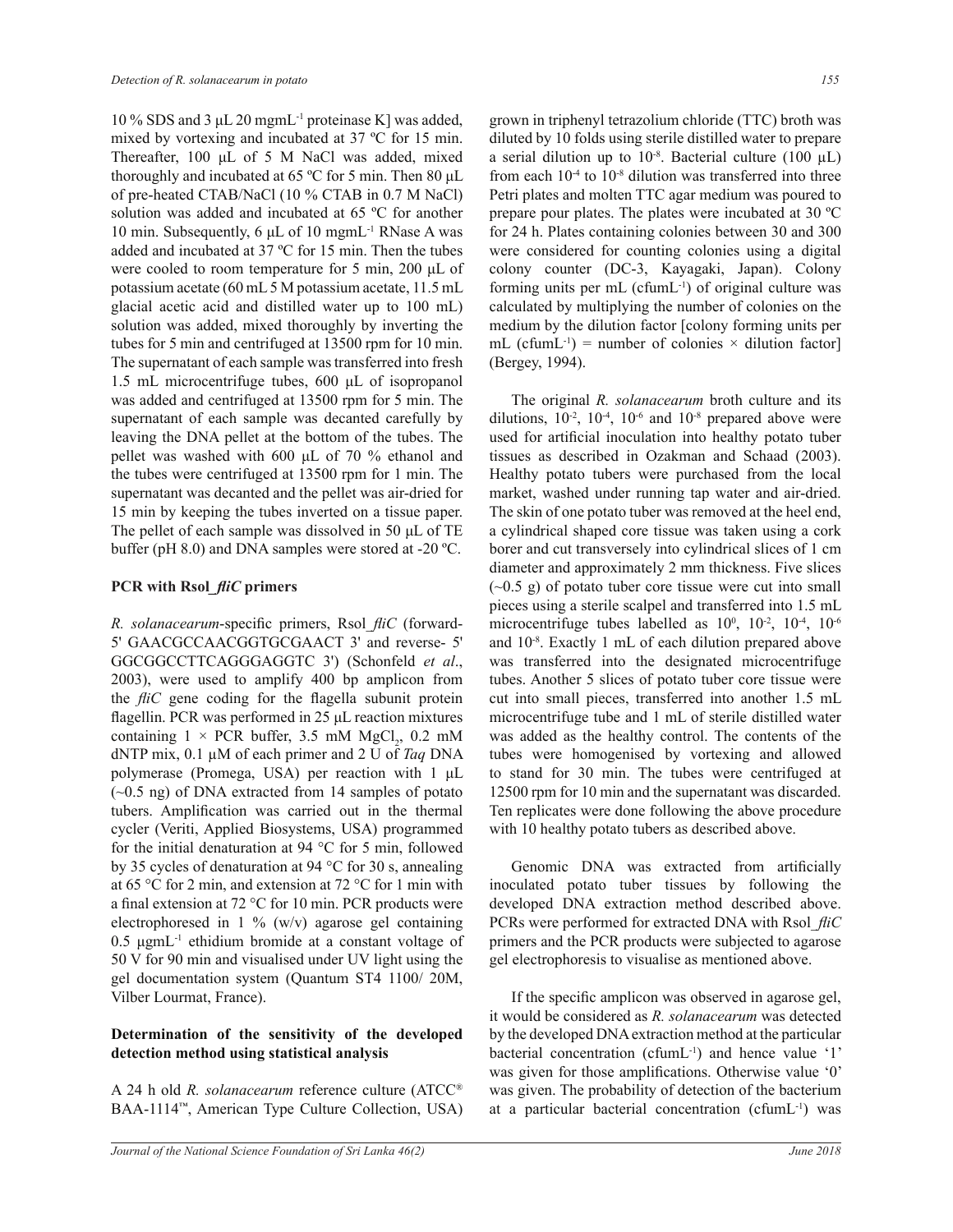estimated by averaging the 10 responses. This method was repeated varying the bacterial concentration (cfumL-1) to estimate the probability of detection of the bacterium at each level of concentration (cfumL-1). The software Minitab version 16.0 (Minitab Inc., 2013) was used for logistic regression analysis to model the relationship between the probability of detection and the concentration (cfumL $^{-1}$ ). The value 0.1 was considered as the cut-off value for probability of detection of *R*.  $ln(\frac{P_i}{1 - P}) = -28.7756 + 10.5318 \log(X_i)$ *solanacearum*. Thereby, the sensitivity of the developed detection method was determined using the fitted logistic<br>recreasion model regression model.

### **RESULTS AND DISCUSSION**

All 14 DNA samples extracted from potato tubers, which showed disease symptoms produced the specific 400 bp size amplicon and hence were positive for *R. solanacearum*, while the negative control gave no amplicon (Figure 1). As a result, 100 % of naturally infected potato tubers were detected as infected with *R. solanacearum* by the developed DNA extraction method. Based on this result, the method was selected as suitable to detect *R. solanacearum* in potato tubers.



Figure 1: PCR products of genomic DNA extracted from naturally infected potato tubers with Rsol *fliC* primers. Lane M: 100 bp ladder (Invitrogen, USA); Lane 1 to 6: samples from Bandarawela; Lane 7 to 8: samples from Boralanda; Lane 9 to 14: samples from Welimada; Lane 15: negative control with genomic DNA extracted from healthy potato tuber tissues. All fourteen DNA samples produced the specific 400 bp size amplicon and hence were positive for

A fitted logistic model was constructed using logistic regression as given below to statistically analyse the sensitivity of the developed detection method (Agresti, 2013).

$$
\ln\left(\frac{P_i}{1-P_i}\right) = \beta_0 + \beta_1 X_i
$$

 $\frac{1}{2}$  analysis to model the are regression parameters. According to the results, the to the contract of the probability of detection at i<sup>th</sup> level of  $\mathbf{r}_i$  (cfumL<sup>-1</sup>). where  $P_i$  is the probability of detection at  $I^m$  level of concentration (cfumL<sup>-1</sup>),  $X_i$  is cfumL<sup>-1</sup>, and  $\beta_0$  and  $\beta_1$ fitted logistic regression model obtained was:

$$
\ln\left(\frac{P_i}{1 - P_i}\right) = -28.7756 + 10.5318 \log(X_i)
$$

The curve of probability of detection of the bacterium  $334 \text{ cfumL}^{-1}$ . minimum lever of bacterial concentration (crump), at where 0.1 probability of detection of *R. solanacearum* where 0.1 probability of detection of R. solutated am<br>was possible by the developed detection method, was using the above equation. Thereby, the sensitivity against  $\log$  of cfumL<sup>-1</sup> (Figure 2) was obtained. The minimum level of bacterial concentration (cfumL<sup>-1</sup>), at considered as the sensitivity of the developed detection method. When  $P_i$  is 0.1, the  $X_i$  value was calculated<br>using the above equation. Thereby the sensitivity of the detection method developed in this study was



**Figure 2:** The curve obtained from the statistical analysis of results using the fitted logistic regression model showing the probability of detection of *R. solanacearum* by the method developed in the present study *vs* ln (cfumL<sup>-1</sup>). At the cutoff value of 0.1 for probability of detection of the bacterium, the level of bacterial concentration (cfumL $<sup>-1</sup>$ ) was 334.</sup>

*R. solanacearum.* 7He study was aimed at detecting *R. solanacearum* from asymptomatic potato tubers, which serve as seed potatoes. The method was adapted according to the quarantine requirements as well as to facilitate the performance of the test using minimum techniques. The method designed in this study consists of extracting DNA from potato tuber tissues and amplifying by PCR, thus increasing the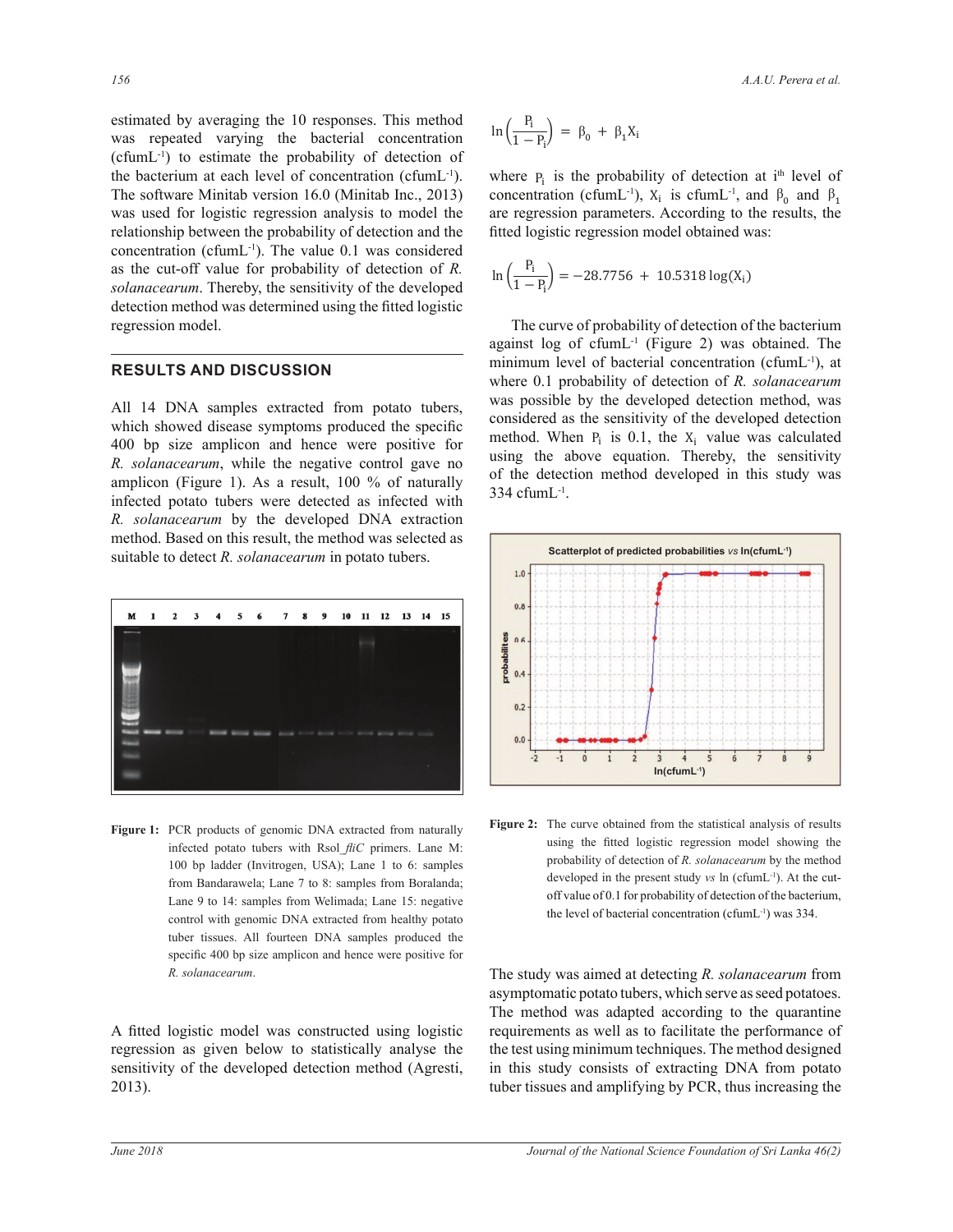sensitivity and specificity of detection. Finally, the study was focused on modifying a DNA extraction protocol with a few handling steps and less chemicals to be used in quarantine purposes.

 The method does not need the use of more complicated chemicals such as liquid  $N_2$ , which is generally used in plant DNA extraction protocols, thus the method has been simplified. The first step of the extraction protocol, the addition of lysis buffer to potato tuber tissues, enhances the diffusion of bacterial cells into the solution, disruption of the bacterial cells and dissociation of nucleic acids from the cells. In the second step of the extraction, CTAB, a cationic detergent, is used in the presence of a monovalent cation, Na<sup>+</sup>. It is used for denaturing and precipitating the cell wall lipopolysaccharides and proteins, which tend to interfere with the extraction. As the third step of the extraction RNase treatment, which is not a step in the Wilson's (1997) method is carried out to denature RNA to obtain good quality DNA for PCR. The fourth step, addition of potassium acetate instead of adding phenol, chloroform, and isoamyl alcohol, was performed to eliminate the high risk of using toxic chemicals (Llop et al., 1999; Grover *et al*., 2012). Under these conditions, the alkalinity of the mixture increases, causing hydrogen bonding between the bases of the ssDNA, and as a result the ssDNA can renature to dsDNA and dissolve easily in the solution. Simultaneously, SDS, denatured cellular proteins and polysaccharides attach together through hydrophobic interactions to form white precipitate. The precipitate can easily be separated from the DNA solution by centrifugation. But most of the centrifugation steps mentioned in the Wilson's method (1997) have been excluded to minimise cross contaminations at this point. The DNA extraction protocol developed in this study is user-friendly as the protocol will be applied routinely for analysing a large number of samples.

The PCR based detection method developed in this study is rapid, as it has only three phases: extraction of total genomic DNA directly from potato tuber tissues; PCR with Rsol *fliC* primers; and agarose gel electrophoresis, and thus the results can be generated within a day. The sensitivity of the detection method was assessed statistically and sensitivity has reached  $10<sup>2</sup>$  cfumL<sup>-1</sup>. The higher sensitivity of PCR detection could be due to the amplification of living and dead cells or VBNC bacterial cells (Josephson et al., 1993). The method is specific due to the usage of species-specific primers, thus it avoids interference due to the presence of saprophytic microorganisms in potato tubers. Cosolvents have been reported to be useful for some PCRs

to avoid the production of non-specific bands upon gel electrophoresis (Varadaraj & Skinner, 1994; Farell & Alexandre, 2012) but in the current study there was no need of such additives or enzymes since the DNA extraction method was reproducible enough.

# **CONCLUSION**

This study was able to develop a rapid, sensitive and specific DNA-based method, which can be applied to detect *R. solanacearum* in potato for quarantine purposes. The method was efficient for the detection of the bacterium with a sensitivity of  $10<sup>2</sup>$  cfumL<sup>-1</sup> in potato tubers. The developed detection method can be implemented to screen imported seed potatoes to detect the presence of *R. solanacearum* to prevent the entry of the pathogen into the country. Additionally, pathogen confirmation under field conditions can be performed using this method when potato plants show the symptoms. Consequently, using these findings, quarantine regulations and local seed certification procedures can be strengthened.

### **Acknowledgement**

The authors wish to thank the National Research Council of Sri Lanka (Grant No. 11-099) for providing the financial support and the Regional Agriculture Research and Development Centre, Bandarawela for the assistance in sample collection.

# **REFERENCES**

- 1. Agresti A. (2013). *Categorical Data Analysis*, 3rd edition, pp. 165 - 197. John Wiley and Sons, Hoboken, New Jersey, USA.
- 2. Bandara J.M.R.S. (1983). Biotype distribution of vascular wilt pathogen Pseudomonas solanacearum in Sri Lanka. *Journal of the National Science Council of Sri Lanka* **11**(1):  $65 - 76.$
- 3. Bergey H.D. (1994). *Bergey's Manual of Determinative Bacteriology*, 9<sup>th</sup> edition (eds. J.G. Holt, N.R. Krieg, P.H.A. Sneath, J.T. Staley & S.T. Williams). Williams and Wilkins, Baltimore, USA.
- 4. Caruso P., Gorris M.T., Cambra M., Palomo J.L., Collar J. & Lopez M.M. (2002). Enrichment double-antibody sandwich indirect enzyme-linked immunosorbent assay that uses a specific monoclonal antibody for sensitive detection of *Ralstonia solanacearum* in asymptomatic potato tubers. *Applied and Environmental Microbiology*   $68(7)$ : 3634 - 3638.

DOI: https://doi.org/10.1128/AEM.68.7.3634-3638.2002

5. Champoiseau P.G., Jones J.B. & Allen C. (2009). Ralstonia *solanacearum* race 3 biovar 2 causes tropical losses and temperate anxieties. *Plant Health Progress.*